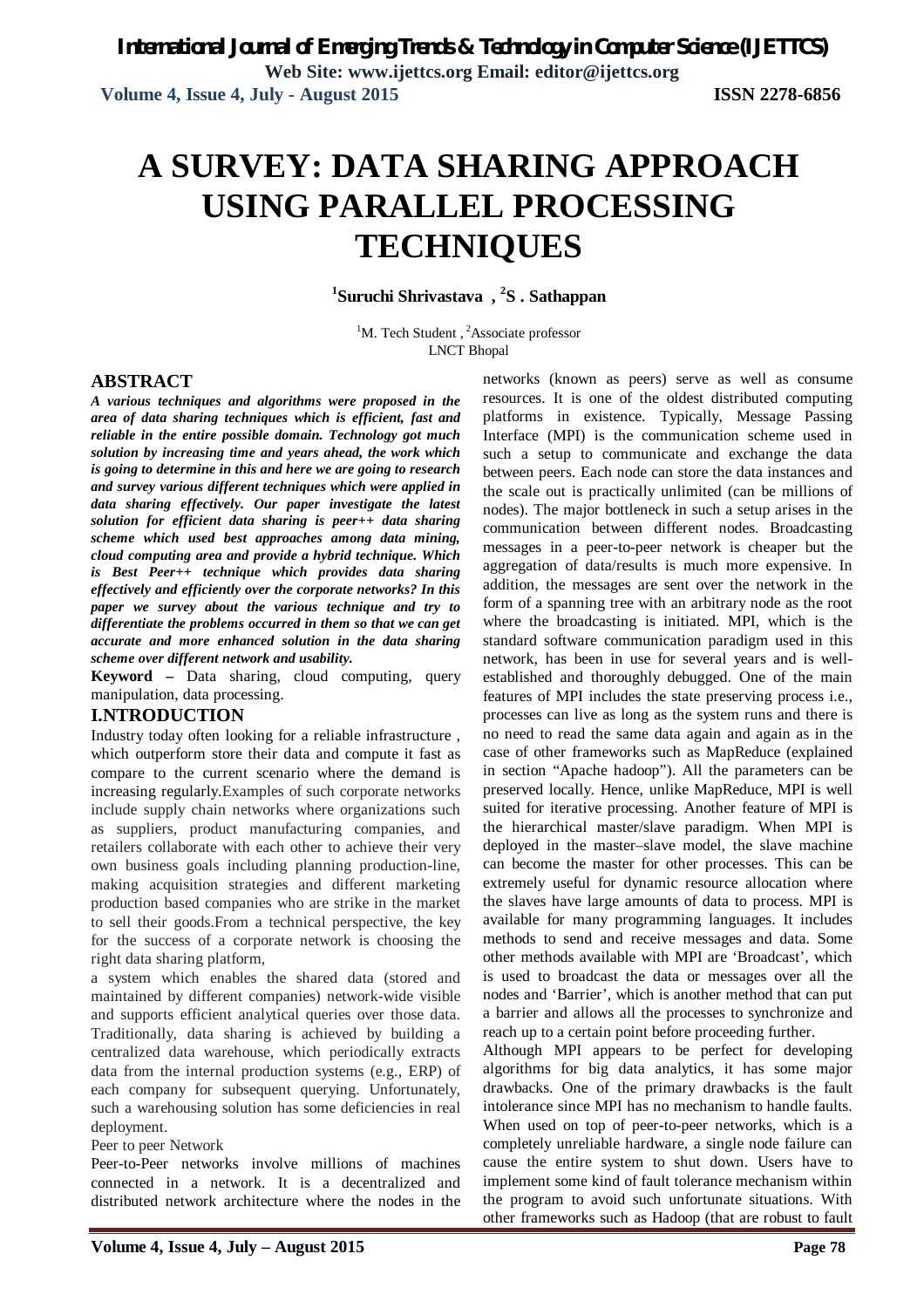# *International Journal of Emerging Trends & Technology in Computer Science (IJETTCS)* **Web Site: www.ijettcs.org Email: editor@ijettcs.org**

 **Volume 4, Issue 4, July - August 2015 ISSN 2278-6856**

tolerance) becoming widely popular, MPI is not being widely used anymore.

### **II.LITERATURE REVIEW**

#### **Gang Chen, Tianlei Hu, Dawei Jiang, Peng Lu, Kian-Lee Tan, Hoang Tam Vo, and Sai Wu in Paper "Best Peer++: A Peer-to-Peer BasedLarge-Scale Data Processing Platform"**

They have presented a scheme bestpeer++ which performance when both systems are employed to handle typical corporate network workloads. The benchmarking results also demonstrate that BestPeer++ achieves near linear scalability for throughput with respect to the number of peer nodes. According to them The total cost of ownership is therefore substantially reduced since companies do not have to buy any hardware/software in advance. Instead, they pay for what they use in terms of BestPeer++ instance's hours and storage capacity.



**Figure-1** (Amazon network deployed using BestPeer++) They stated that BestPeer++ system that provides economical, flexible and scalable solutions for corporate network applications. They show that for simple, lowoverhead queries, the performance of BestPeer++ is significantly better than HadoopDB. They have shown the differentiate between Hadoop DB and BestPeer++ in which BestPeer<sub>++</sub> Technique perform best than others. The benchmark conducted on Amazon EC2 cloud platform shows that our system can efficiently handle typical workloads in a corporate network and can deliver near linear query throughput as the number of normal peers grows. Therefore, BestPeer++ is a promising solution for efficient data sharing within corporate networks.

#### **Azza Abouzeid1 , Kamil Bajda-Pawlikowski1 , Daniel Abadi1 , Avi Silberschatz1 , Alexander Rasin in paper "HadoopDB: An Architectural Hybrid of MapReduce and DBMS Technologies for Analytical Workloads"**

The author demonstrated and discussed the heavy data sharing approach using Map Reduce concept of HadoopDB, where they explore the feasibility of building a hybrid system that takes the best features from both technologies; the prototype we built approaches parallel databases in performance and efficiency, yet still yields

the scalability, fault tolerance, and flexibility of MapReduce-based systems. They have showed the superior performance of parallel databases relative to Hadoop. While this previous work focused only on performance in an ideal setting.they describe the design of a hybrid system that is designed to yield the advantages of both parallel databases and MapReduce. This system can also be used to allow single-node databases to run in a shared-nothing environment.

HadoopDB is therefore a hybrid of the parallel DBMS and Hadoop approaches to data analysis, achieving the performance and efficiency of parallel databases, yet still yielding the scalability, fault tolerance, and flexibility of MapReduce-based systems. The ability of HadoopDB to directly incorporate Hadoop and open source DBMS software (without code modification) makes HadoopDB particularly flexible and extensible for performing data analysis at the large scales expected of future workloads.

**H. V. JAGADISH1 , Beng Chin OOI2,4 , Martin RINARD3,4 , and Quang Hieu VU "BATON: A Balanced Tree Structure for Peer-to-Peer Networks".**

The author proposed a balanced tree structure overlay on a peer-to-peer network capable of supporting both exact queries and range queries efficiently. In spite of the tree structure causing distinctions to be made between nodes at different levels in the tree, we show that the load at each node is approximately equal. In spite of the tree structure providing precisely one path between any pair of nodes, we show that sideways routing tables maintained at each node provide sufficient fault tolerance to permit efficient repair. Specifically, in a network with N nodes, we guarantee that both exact queries and range queries can be answered in O(logN) steps and also that update operations (to both data and network) have an amortized cost of O(logN).

They obtain excellent fault tolerance, and also to get good load distribution without having to overload nodes near the root of the tree. they have shown how this tree structure can naturally be used to support an index structure for range queries.

| Serial         | Author            | Algorithm      | Dis-           |
|----------------|-------------------|----------------|----------------|
|                |                   |                | Advantage      |
| 1              | Chen,<br>Gang     | $BestPear++$   | Efficient      |
|                | <b>Tianlei Hu</b> |                | classification |
|                |                   |                | required.      |
| $\mathfrak{D}$ | Azza              | HadoopDB       | Slow           |
|                | Abouzeid1         |                | performance.   |
|                | Kamil Bajda-      |                |                |
|                | Pawlikowski       |                |                |
|                |                   |                |                |
| 3              | Н.<br>V.          | <b>Balance</b> | NIL.           |
|                | JAGADISH1         | Tree           |                |
|                | Beng Chin         |                |                |
|                | <b>OOI2</b>       |                |                |

**Table-** Comparison for three different Algorithm.